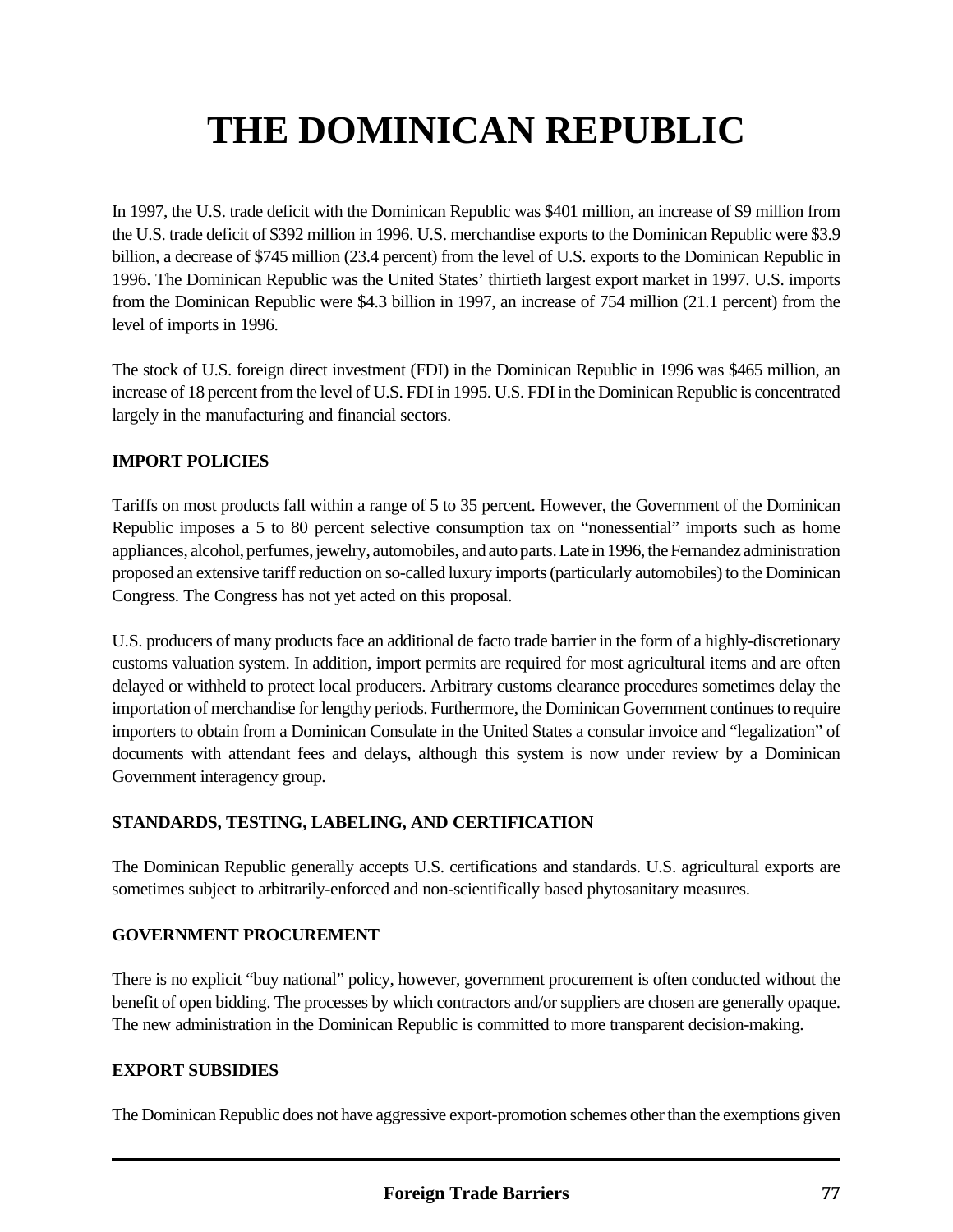## **The Dominican Republic**

to firms in the free trade zones. A tax rebate scheme designed to encourage exports is considered a failure and is usually avoided by exporters.

## **LACK OF INTELLECTUAL PROPERTY PROTECTION**

Dominican law does not provide adequate and effective protection of intellectual property rights including levels of protection that are consistent with international standards such as the WTO Agreement on Trade-Related Aspects of Intellectual Property Rights (TRIPS). For example, the copyright law is deficient in a number of areas. The Dominican Republic has inadequate patent protection, especially for pharmaceuticals. The Dominican Republic was added to the USTR Special 301 Watch List in 1997 due to concerns about lack of TRIPs consistent laws and inadequate enforcement against piracy and counterfeiting.

### **Copyrights**

The piracy of computer software, video and audio tapes, and compact disc technologies, as well as TV piracy continues and is not hindered by the limited enforcement action by the Dominican Government. A U.S. Government review of the Dominican Republic's trade preferences under the Generalized System of Preferences (GSP), in response to a petition from the Motion Picture Export Association of America claiming widespread cable television piracy, was terminated in 1994 when the Dominican Government took steps to address U.S. concerns. Larger cable television companies now generally pay fees and royalties, although smaller systems may still be pirating signals and programs. Therefore, the MPAA and Televisions Association of Programmers visited the Dominican Republic in 1997 to raise this recurring problem. The Dominican Government has taken some steps in response, although, such initiatives have not been enough to stem the problem.

#### **Patents**

The existing 1911 law provides for broad exclusions of subject matter from patentability, and includes onerous local working requirements. Dominican patent law continues to be inadequate with respect to term of protection. Infringement is widespread. The Ministry of Health currently is granting marketing approvals for existing pharmaceutical products, thus allowing violation of patent holders' rights.

#### **Trademarks**

Trademark enforcement is inadequate, particularly in the area of well-known apparel and athletic shoe brands, which are counterfeited and sold widely on the local market.

#### **SERVICES BARRIERS**

Until recently, foreign participation in the financial services sector was restricted by law. The 1995 foreign investment law, and a financial-monetary code still before the Dominican Congress, permit foreign involvement in the financial services sector. However, the practical impact of these provisions is not clear. There is no secondary securities market in the Dominican Republic so questions of brokerage services and securities underwriting, trading, etc., do not arise.